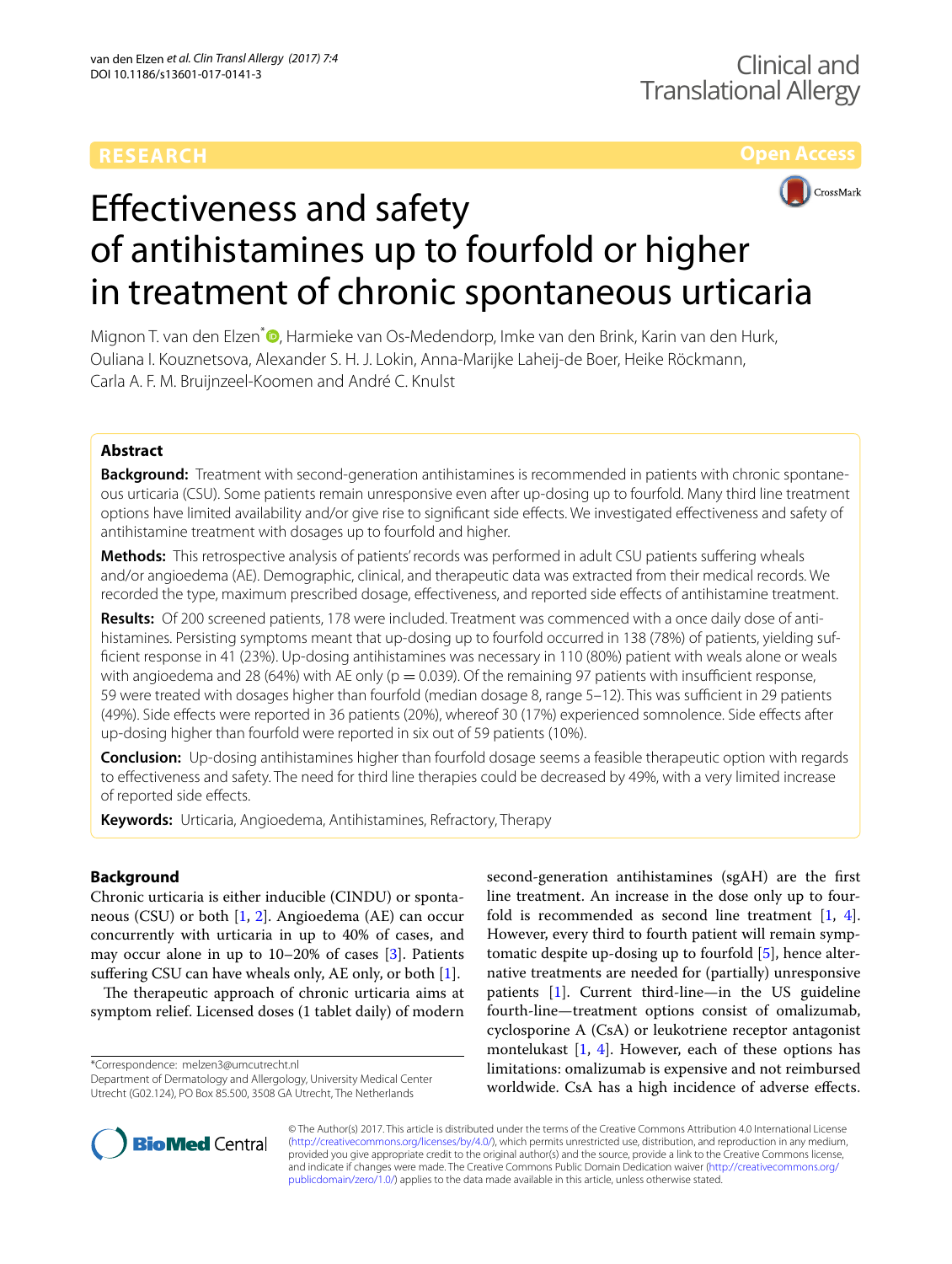For leukotriene receptor antagonists, the level of evidence for efficacy is low [\[1\]](#page-6-0).

In our tertiary center, refractory patients were treated with antihistamines at varying dosages (including dosages higher than fourfold), in order to avoid the use of CsA as omalizumab had not yet been approved for treatment of CSU. Despite a lack of controlled studies, experts have reported benefit of dosing antihistamines higher than fourfold in CSU patients [[6\]](#page-6-5). The objective of this study was to investigate the frequency of ineffectiveness of treatment with antihistamines up to fourfold the standard dose in patients with CSU, and to determine the effectiveness and safety of antihistamine treatment above fourfold the standard dose,.

# **Methods**

# **Study design and subjects**

A retrospective analysis of patients' records was performed in patients visiting our tertiary dermatology and allergology clinic for the evaluation of chronic urticaria and/or angioedema in 2012 (before registration of omalizumab), and for each patient all available data were collected up to 2014. Adult patients suffering CSU (wheals and/or AE for at least 6 weeks) were selected. All patients with other diagnoses including acute urticaria (duration of symptoms less than 6 weeks), CINDU including symptomatic dermographism, urticaria or angioedema caused by allergy or of other known causes, urticaria pigmentosa and urticaria vasculitis were excluded. Medical records were screened to verify inclusion and exclusion criteria. To be recognized as a representative sample, 159 patients were needed (based on a margin of error of 5%, a confidence interval of 95% and an eligible population of 268 patients) [\[7](#page-6-6)]. To have a representation of both AE patients and patients with wheals, all 100 available AE patients and 100 additional patients with wheals were

screened for inclusion in the study. Patients with wheals were randomly selected based on their unique patient identification number in the electronic medical record system; dossiers of the patients with the lowest numbers were screened until 100 patients with wheals were included.

Data were collected as described below, and used in strictly anonymous form, according to the code of conduct for medical research approved by the hospital's Medical Ethical Committee. Written informed consent for the publication of this report was not required from the patients, as approved by the Ethics Committee, protocol number 13-459.

#### **Treatment regimen**

The local treatment protocol, as shown in Fig. [1](#page-1-0), commenced with the approved dosage of antihistamine, and in case of persisting symptoms up-dosing occurred up to fourfold. Higher than fourfold dosages were only used in patients who remained symptomatic at fourfold antihistamine dosages. Treatment adjustments were performed individually by all prescribing physicians of the department. Patients often were already on antihistamine treatment prior to their first visit at the clinic. In this case, they did not have to start at the licensed dosage, but could further follow the local protocol. All treatment was open. At the start of the study, standard disease-specific questionnaires were not yet available and therefore not used.

#### **Data collection**

After inclusion, data was collected from electronic patient records. Data regarding demographic and therapeutic characteristics until 2014 was extracted manually from the electronic medical records from each patient's first visit to the clinic. Outcome variables were the type

<span id="page-1-0"></span>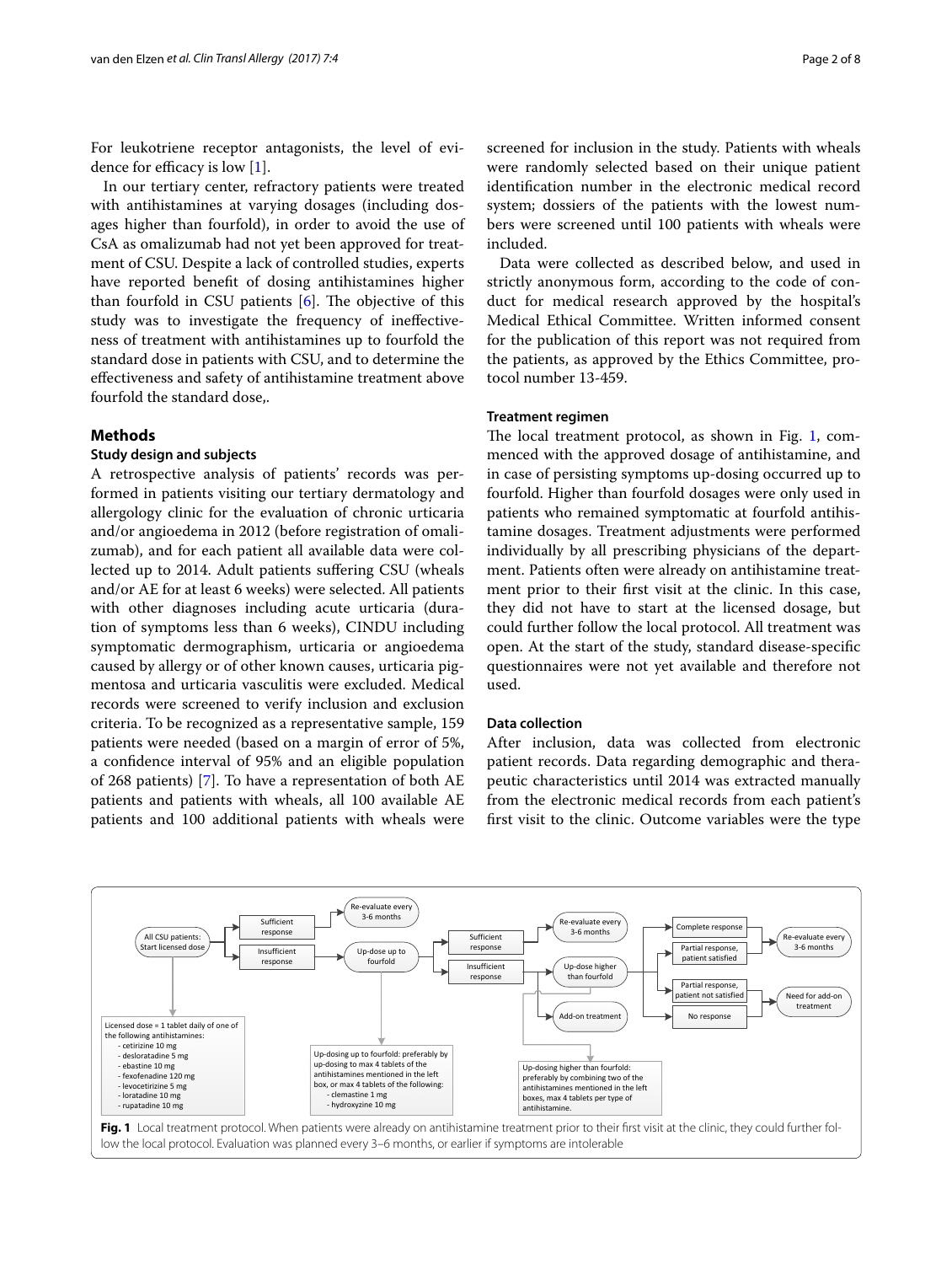of antihistamines patients were treated with, the maximal prescribed dosage, treatment results, and reported side effects.

For each patient antihistamine use was recorded as daily treatment as well as rescue medication., The type, maximal prescribed dosage, treatment results including clinical symptoms of wheals, angioedema, and itch, and reported side effects were also recorded. Antihistamines were prescribed prior to or during consultations at this tertiary hospital. In the Netherlands, all types and dosages of antihistamines are reimbursed, hence prescribing is not affected by insurance. The doctor's reported effect from each treatment option was allocated by the investigators into one of two categories: sufficient or insufficient. Disagreements were discussed and resolved. When the dose of antihistamines was raised and further information was missing, it was interpreted that lower doses did not reach sufficient response. The reported effect from dosages higher than fourfold was further subdivided into four different categories: (1) no effect (2) insufficient effect and patient not satisfied, (3) partial disease control, and patient satisfied, or (4) completely free of symptoms. If information was unclear category allocation was performed by two investigators. Up-dosing higher than fourfold was preferably performed by combining more than one type of antihistamine. In these cases the effect of one specific antihistamine was unclear and was not included for analysis. In case of side effects, the type of side effect as reported in the medical record, as well as the corresponding eliciting dosage of antihistamines, were recorded. Additional blood tests were not performed routinely.

#### **Analyses**

Descriptive statistics were performed using IBM SPSS Statistics version 21. To explore differences in the proportion of patients with sufficient or insufficient effect from antihistamines in the three subgroups of patients (wheals only, AE only, and both wheals and AE), patients with unknown effect of treatment were excluded, and the Pearson Chi Square (Chi square) test was used. The Fisher-Freeman-Halton exact (Fischer's exact) test was used in cases of low numbers.

# **Results**

#### **Population**

Of the 200 screened patients, 178 patients (121 [68%] female; median age 48.2 years [range 20–87]) were diagnosed with CSU and were included in the study, including 10 patients who suffered both CSU and CINDU. Five of 200 were excluded due to angioedema with known causes (1 with HAE, 1 with specific allergy, and 3 with ACEi-AE) and 17 were excluded since they had only inducible symptoms (CINDU). Of the included 178, 43 patients (24%) had wheals only, 44 (25%) had AE only, and the remaining 91 (51%) suffered both symptoms. The median disease duration before the first consultation at our University referral center was 1 year (range 0–41.5 years). Ninety-four patients (53%) reported that they had previously visited another dermatologist or allergologist for evaluation of wheals and/or AE. All visits per patient were reviewed, and this comprised a median number of visits of 2 (range 1–57) and an additional median number of 2 consultations per telephone (range  $0-24$ ).

#### **Maximum doses and effectiveness of antihistamines**

All 178 included patients were initially treated with the licensed, once daily, dosage of antihistamines (Fig. [2](#page-3-0)). Of them, 27 patients (15%) used antihistamines only on demand. In 138 patients (78%) the licensed dose was ineffective and in all these refractory patients the dose was raised up to fourfold. This remained ineffective in 97 (70%). Subsequently, 59 of these 97 patients were treated with higher doses of antihistamines by combining two types of second generation antihistamines with a maximum of eightfold the licensed dose. The median maximal combined dose of antihistamines in these 59 was eightfold (range 5–8), however in 8 individuals the dose was raised further (range 9–12). Ten of 59 patients (17%) subsequently became completely free of symptoms, and nineteen patients (32%) had sufficient results. Thus, in 49% of patients a higher than fourfold dose reduced or completely eliminated symptoms. The remaining 38 of the 97 refractory patients received no further treatment  $(n = 28)$ , or further treatment was unknown  $(n = 8)$ , or they received other types of therapy including ultraviolet (UV) treatment ( $n = 2$ ), for which effectiveness results were not included in the current study (Fig. [2\)](#page-3-0).

#### **Need for up‑dosing in wheals versus AE without wheals**

Up-dosing up to fourfold was necessary more frequently in patients with wheals (wheals only: 35 of 43 patients; 81%, wheals and AE: 75 of 91 patients; 82%) than in AE without wheals (28 of 44 patients;  $64\%$ ;  $p = 0.039$ ). However, when looking specifically at those with only one of the two symptoms, there was no statistically significant difference between wheals only and AE only ( $p = 0.053$ , Table [1](#page-4-0)a).

A trend was observed that up-dosing higher than fourfold was also necessary more often in patients with wheals (17; 40%) compared to AE only (7; 16%;  $p = 0.056$ , Table [1](#page-4-0)a).

Response to antihistamine dosages higher than fourfold dichotomized as sufficient (29 patients [58%]) versus insufficient (21 patients [42%]) did not differ between the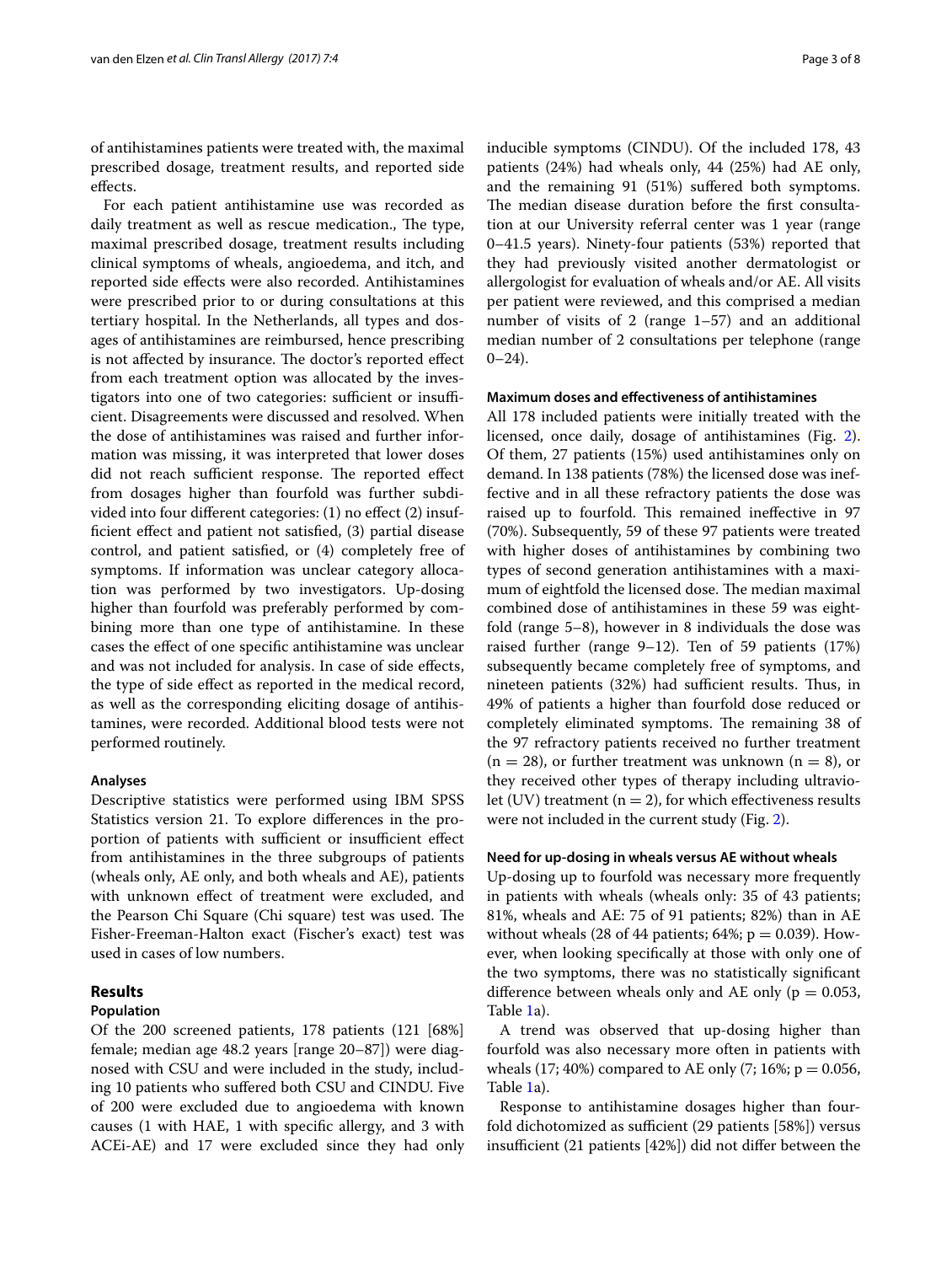

<span id="page-3-0"></span>three diagnosis groups ( $p = 0.530$ , Table [1](#page-4-0)b), or between patients with wheals only or AE only ( $p = 0.620$ ).

#### **Types of antihistamines**

The 178 patients received a total of 354 antihistamine prescriptions. As shown in Table [2,](#page-4-1) the most frequently prescribed antihistamines were levocetirizine (71% of patients), desloratadine (56%) and fexofenadine (23%). A total of 35 patients (20%) were treated with clemastine, and 26 patients (15%) were treated with hydroxyzine. Since 12 patients were treated with both hydroxyzine and clemastine at any time during their disease, a total of 49 patients (28%) received first-generation antihistamines (fgAH). All patients who were treated with fgAH were refractory to licensed doses: 13 (27%) received fgAH as part of up-dosing up to fourfold, and the remaining 36 (73%) received fgAH in addition to sgAH to reach total dosages of antihistamines higher than fourfold. Clemastine was up-dosed in 11 patients up to 3 mg per 24 h period, and hydroxyzine in nine patients up to 75 mg per 24 h.

# **Safety of antihistamines**

Of the 178 patients 36 (20%) reported side effects upon treatment with antihistamines independent of the dosage. Fifteen of 36 patients reported side effects for two  $(n = 14)$  or three  $(n = 1)$  different antihistamines (Table [3\)](#page-5-0). Somnolence (Fig. [3a](#page-5-1)) was reported in 30 of 36 patients (83%), including 5 patients (10%) treated with fgAH and 28 (16%) with sgAH. Six out of 36 (17%) reported side effects only during treatment with dosages higher than fourfold (Fig. [3b](#page-5-1)). They consisted of somnolence in five patients and were unclear in 1. Vomiting or diarrhea were not reported by any of the patients.

# **Discussion**

In CSU patients refractory to up to fourfold doses of antihistamines, higher than fourfold dosages reduced or completely eliminated symptoms in an additional 49%. Side effects were reported in 20% of patients and consisted mainly of somnolence. After up-dosing higher than fourfold only 6 out of 59 patients (10%) reported side effects.

In more than half of the total population response remained insufficient despite antihistamine treatment up to fourfold, consistent with previous studies [\[8](#page-6-7)[–10](#page-6-8)]. Up-dosing higher than fourfold, with a median dose of eight tablets daily, was effective in half of patients including those with wheals only, with AE only, and with both symptoms. This is promising, since antihistamines have low costs as opposed to CsA or omalizumab, and they are available worldwide [[1\]](#page-6-0). There is a lack of rationale for the dosage of fourfold being the maximum. In contrast, in both CSU and in cold urticaria, treatment with four tablets per day was shown to be more effective than three tablets per day, which in turn was more beneficial than two tablets or one tablet per day, indicating that higher doses could be more effective [\[9](#page-6-9), [11](#page-6-10)]. Moreover, hydroxyzine is prescribed up to 200 mg/day, and because 30 mg of hydroxyzine equals about 10 mg cetirizine [[11\]](#page-6-10). Twohundred mg equals a dose of 60 mg cetirizine/day, considerably higher than fourfold. Since such high dosages of hydroxyzine are used in daily practice, it was likely that higher dosages of other antihistamines could also be effective. Additionally, hydroxyzine is a first generation antihistamine with considerably more side-effects than cetirizine. We conclude that many patients indeed had a favorable response to higher doses of antihistamines when doses up to fourfold were insufficient.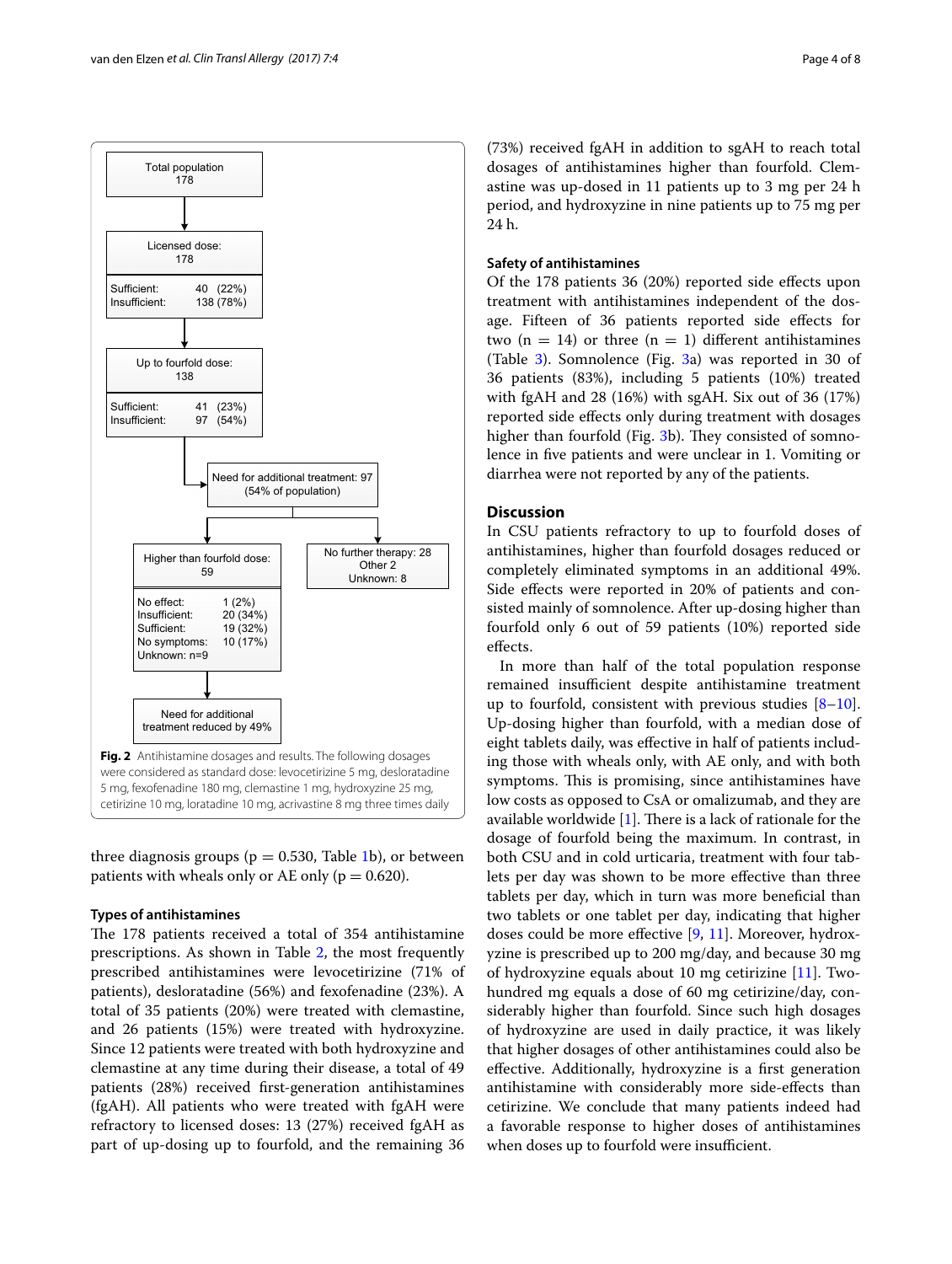| (a) Frequencies of up-dosing <sup>a</sup> |                        |                        |                                 |             |
|-------------------------------------------|------------------------|------------------------|---------------------------------|-------------|
| Symptoms                                  | Licensed dose<br>n (%) | Up to fourfold<br>n(%) | Higher than fourfold<br>$n$ (%) | Total n (%) |
| AE only                                   | 16 (36)                | 21(48)                 | 7(16)                           | 44 (100%)   |
| Wheals only                               | 8(19)                  | 18(42)                 | 17 (40)                         | 43 (100%)   |
| AE and wheals                             | 16(18)                 | 40(44)                 | 35(38)                          | 91 (100%)   |

# <span id="page-4-0"></span>**Table 1 Frequencies of up-dosing (a) and effectiveness of antihistamine dosages higher than fourfold (b)**

#### *(b) Effectiveness of antihistamine dosages higher than fourfold***<sup>b</sup>**

| Symptoms      | Insufficient*<br>n(%) | Sufficient<br>n(%) | No symptoms<br>n (%) | Total n (%) |
|---------------|-----------------------|--------------------|----------------------|-------------|
| AE only       | 2(33)                 | 2(33)              | 2(33)                | $6(100\%)$  |
| Wheals only   | 7 (58)                | 3(25)              | 2(17)                | 12 (100%)   |
| AE and wheals | 12 (38)               | 14 (44)            | 6(19)                | 32 (100%)   |

\* One patient suffering wheals only reported no effect of up-dosing to fivefold or higher, this case is included in the group of patients with insufficient effect. There was no statistically significant difference in treatment result between the three groups (Fischer's exact p = 0.530) nor in those with wheals only (included for analysis:  $n = 17$ ) and AE only ( $n = 7$ , Fischer's exact  $p = 0.620$ )

<sup>a</sup> Percentages are shown per row to enable comparison between diagnoses groups. Patients are shown in their maximum dosage group, thus patients who received fivefold or higher have previously been treated with lower doses. Numbers therefore differ from Fig. [1.](#page-1-0) There was no statistically significant difference in frequency of up-dosing between the three groups (Chi square  $p = 0.053$ ), and also not between those with wheals only (included for analysis:  $n = 35$ ) and AE only (n = 28; Chi square  $p = 0.056$ ). *n.a.* not applicable

b Percentages are shown per row to enable comparison between diagnoses groups. Effect of treatment was unknown in nine patients, the numbers of patients therefore differ from Table [1a](#page-4-0)

| Antihistamine               | Frequency<br>n (%) | Sufficient effect of licensed<br>dose<br>n (%) | Sufficient effect after up-<br>dosing<br>n (%) | Dose with sufficient<br>effect median (range) |
|-----------------------------|--------------------|------------------------------------------------|------------------------------------------------|-----------------------------------------------|
| Levocetirizine 5 mg         | 126 (71)           | 15(12)                                         | 26(21)                                         | $2(0-6)$                                      |
| Desloratadine 5 mg*         | 99 (56)            | 1(1)                                           | 15(15)                                         | $4(1-6)$                                      |
| Fexofenadine 180 mg         | 41(23)             | 5(12)                                          | 2(5)                                           | $1(0-2)$                                      |
| Clemastine 1 mg             | 35(20)             | 1(3)                                           | 2(6)                                           | $2(1-2)$                                      |
| Hydroxyzine 25 mg           | 26(15)             | 0(0)                                           | 1(4)                                           | 3(n.a.)                                       |
| Cetirizine 10 mg*           | 16(9)              | 2(13)                                          | 2(13)                                          | $1.5(1-4)$                                    |
| Loratadine 10 mg            | 9(5)               | 0(0)                                           | 1(11)                                          | 2(n.a.)                                       |
| Acrivastine $3 \times 8$ mg | 2(1)               | 0(0)                                           | 0(0)                                           | n.a.                                          |

#### <span id="page-4-1"></span>**Table 2 Frequency of use and frequency of satisfying result per antihistamine**

Frequency data are presented as numbers and percentages of the total population ( $n = 178$ ), and frequencies of sufficient response are presented as percentages of those treated with the specific antihistamine

\* In 1 patient it was unknown which dose caused sufficient effect. *n.a.* not applicable. Please note that in most patients where up-dosing higher than fourfold occurred, this was done by combining more than one type of antihistamine. In these cases the effect of one specific antihistamine was unclear and was not included in this analysis

The effect of antihistamines, but only up to fourfold, has been studied previously, but very few head-to-head studies have been performed [\[9,](#page-6-9) [12\]](#page-7-0). Some studies have examined antihistamines up to fourfold [\[9](#page-6-9), [13](#page-7-1)], or four tablets daily [[8\]](#page-6-7). The latter may be somewhat confusing, for instance for fexofenadine where both 120 and 180 mg tablets are available. There are also studies available where only twofold dosages were the maximum [\[10\]](#page-6-8). Some studies showed preponderance of efficacy of higher dosages in the treatment of chronic spontaneous urticaria  $[8-10, 14]$  $[8-10, 14]$  $[8-10, 14]$  $[8-10, 14]$  $[8-10, 14]$ , and cold and cholinergic urticaria [[15](#page-7-3)[–18](#page-7-4)]. In contrast, in

some other studies comparable efficacy of standard and higher dosages was found [[19](#page-7-5)[–22\]](#page-7-6).

The most frequently used antihistamine were sgAH. The use of fgAH is discouraged in the European guideline [\[1](#page-6-0)] since serious side-effects of these old sedating antihistamines have been reported, including lethal overdoses. Additionally, in the elderly they increase the risk of impaired cognition, inattention, disorganized speech, altered consciousness, and falls [[1\]](#page-6-0). Yet, a substantial number of patients was treated with fgAH at some time during their disease: clemastine was prescribed to 20%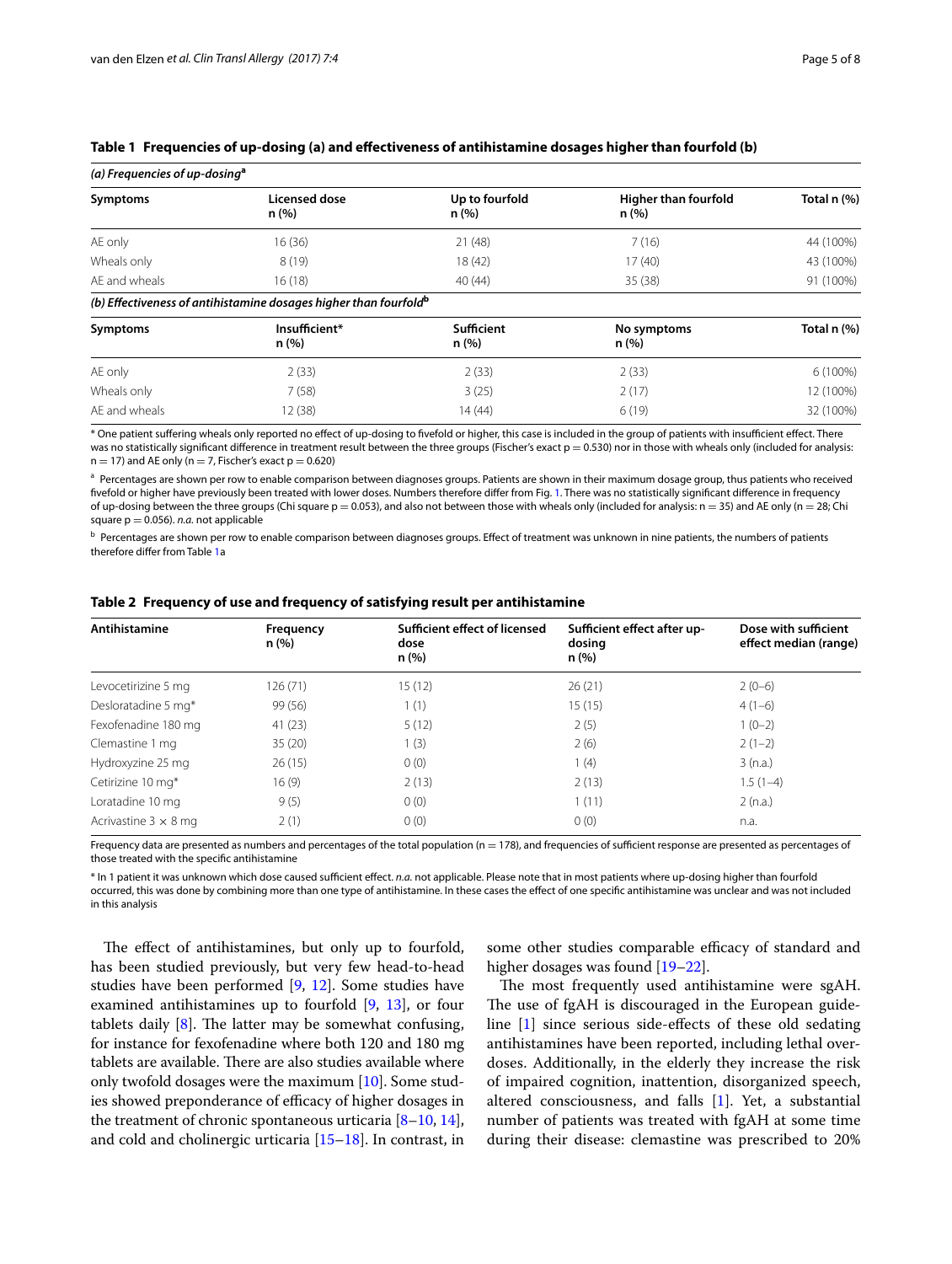<span id="page-5-0"></span>

| Table 3 Frequency of side effects per antihistamine |
|-----------------------------------------------------|
|-----------------------------------------------------|

| Antihistamine               | Frequency<br>n (%) | Somnolence<br>n (% ) | Other<br>n (%) | Other side effects                                                               |
|-----------------------------|--------------------|----------------------|----------------|----------------------------------------------------------------------------------|
| Levocetirizine 5 mg         | 28(22)             | 22(17)               | 6(5)           | Weight gain ( $n = 2$ ), palpitations, increase of symptoms, unclear ( $n = 2$ ) |
| Desloratadine 5 mg          | 14 (14)            | 9(9)                 | 5(5)           | Palpitations, headache, increase of symptoms ( $n = 2$ ), unclear ( $n = 2$ )    |
| Fexofenadine 180 mg         | 2(5)               | (2)                  | 1(2)           | Increase of symptoms                                                             |
| Clemastine 1 mg             | 3(9)               | 2(6)                 | 1(3)           | Increased intra-ocular pressure                                                  |
| Hydroxyzine 25 mg           | 3(12)              | 3(12)                | 0(0)           | n.a.                                                                             |
| Cetirizine 10 mg            | 0(0)               | 0(0)                 | 0(0)           | n.a.                                                                             |
| Loratadine 10 mg            | (11)               | 1 (11)               | 0(0)           | n.a.                                                                             |
| Acrivastine $3 \times 8$ mg | 0(0)               | n.a                  | n.a            | n.a.                                                                             |

Data are presented as numbers and percentages of patients treated with this antihistamine. Patients may have reported side effects upon treatment with more than one antihistamine, therefore the numbers do not match the total number of patients reporting at least one side effect. "Other" side effects occurred in one patient each, unless otherwise specified. Percentages are rounded and may therefore not match within one row. Please note that a low frequency of side effects may be due to a low frequency of use for the specific antihistamine, and to a lack of updating in the study population since only patient-reported side effects were shown



<span id="page-5-1"></span>and hydroxyzine to 15%. It was previously suggested that some physicians were not fully aware of the content of the most recent guidelines and therefore did not follow them [[23\]](#page-7-7). However, the successful use of fgAH after failure of treatment with sgAH has been described [[24](#page-7-8)]. Furthermore, the US guideline does support the use of fgAH in patients who do not achieve control of their condition with higher-dose second-generation antihistamines [\[4](#page-6-3)]. Our results support that the addition of not only sgAH but also of fgAH can lead to sufficient disease control when either licensed doses of sgAH, or dosages up to fourfold had failed.

Somnolence was reported by a minority of patients. It is well known that somnolence is one of the most reported unwanted effects of antihistamines. It occurs even when using sgAH [\[9](#page-6-9)] in up to 23% of patients [\[8](#page-6-7)], and it does not significantly increase when comparing with baseline somnolence [[9\]](#page-6-9), or when antihistamine doses are increased [\[8](#page-6-7)]. This was confirmed in our study for even higher dosages. Patients treated with fgAH did not report sedation more often than those treated with only sgAH. A possible explanation for this is that fgAH were mostly used in low dosages in addition to high dosages of sgAH, whereas often times relatively high doses of fgAH are used [\[24–](#page-7-8)[26\]](#page-7-9). Very few of the side effects (10%) were reported only when antihistamine dosages were raised higher than fourfold. For desloratadine it was previously shown that dosages up to ninefold did not lead to clinically relevant adverse effects [[27\]](#page-7-10). The low frequency of somnolence in the current study is likely to be an underestimation of unwanted effects due to missing information or recall bias, and since patients were not all actively asked about side effects, including but not limited to somnolence. It could also be caused by tolerance to somnolence which can develop within 4 days of subsequent use of H1 antihistamines [[24](#page-7-8), [28](#page-7-11)]. It was hypothesized that this is caused by adapted neuropharmacological effects [[28\]](#page-7-11). On the other hand, it remains difficult to distinguish somnolence caused by treatment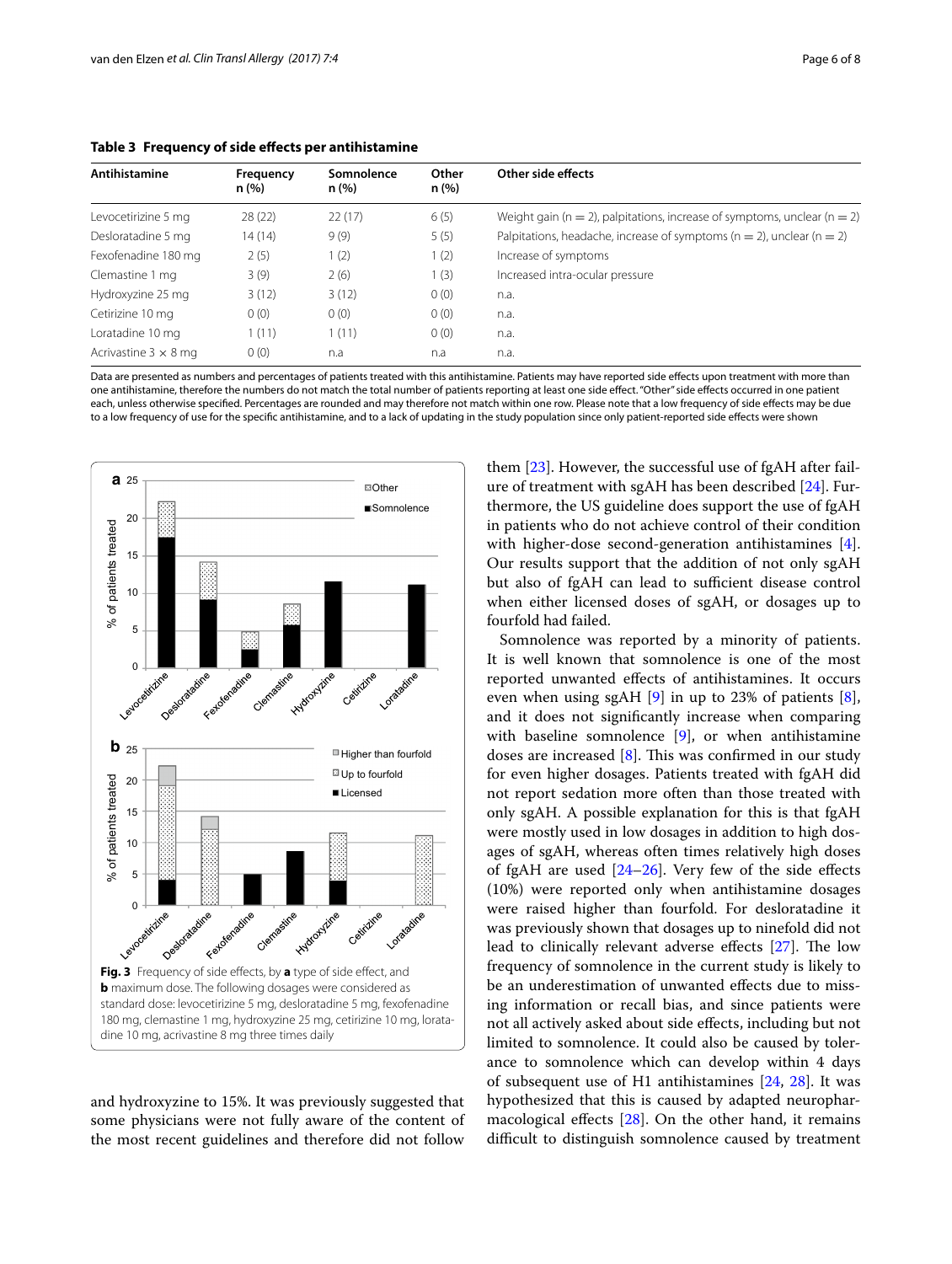from somnolence caused by sleep disturbances due to the disease [[8,](#page-6-7) [9](#page-6-9)]. Pruritus is most bothersome during the evening and at night when it makes falling asleep difficult and wakes patients later in the night. This causes chronic fatigue with a direct impact on QoL and physical and emotional well-being [[5\]](#page-6-4). Still, although the influence of prolonged treatment on somnolence may be limited, and improvement of urticarial symptoms reduces somnolence [\[9\]](#page-6-9), urticaria patients report sleep difficulties almost twice as often as control subjects [[29\]](#page-7-12), and our results support that somnolence occurred in a minority of urticaria patients [\[8](#page-6-7)].

A limitation of this study is the retrospective design. Therefore, precise documentation of results of treatment was missing in some patients. Also, there was a lack of objective measurements of effectiveness. With regard to side effects, we presented these as collected from the medical records. Somnolence was the most frequently named side effect. Liver and kidney function tests were not performed routinely. However, the extent of missing information was rather limited and different results are therefore not expected. Furthermore, the EAACI/ GA2LEN/EDF/WAO urticaria guideline does not recommend to combine antihistamines  $[1]$  $[1]$ , since the mechanism of action of sgAH is similar and mixing different antihistamines would therefore theoretically not have additional benefits  $[12]$ . In the current study we combined different antihistamines. This was performed in case dosages higher than fourfold were given, to limit side-effects related to a specific antihistamine. Lastly, CSU is a self-limiting disease. In the current study spontaneous remission may have occurred and this would then be misinterpreted as effectiveness of treatment.

In conclusion, we show that by up-dosing antihistamines higher than fourfold, half of patients reached sufficient treatment response while causing a limited increase in side effects. The need for other third line therapies could be decreased considerably. These findings need to be confirmed in a prospective controlled study. The results are of special interest in case of side effects or contraindications to currently proposed third line treatments, or when they are locally not (yet) available.

#### **Abbreviations**

AE: angioedema; CINDU: chronic inducible urticaria; CsA: cyclosporine A; CSU: chronic spontaneous urticaria; fgAH: first generation antihistamines; IH-AAE: idiopathic histaminergic acquired angioedema; InH-AAE: idiopathic nonhistaminergic acquired angioedema; sgAH: second generation antihistamines.

#### **Authors' contributions**

IB, KH, OK, AL, ME, and HO participated in database design, data extraction, and performed the statistical analysis. AL, HR, CB, ME, and AK participated in medical dossier completion. ME, HO, and AK participated in the study design and ethics committee procedures. The manuscript was drafted by IB, KH, OK, AL, ME, HO, HR, and AK, All authors read and approved the final manuscript.

#### **Acknowledgements**

We thank Andrew Walker for proofreading the manuscript. We thank Novartis Pharma NL for providing an unrestricted grant to support this study.

#### **Competing interests**

MT. van den Elzen has received speakers fees from Novartis. A.C. Knulst is member of the national and international Novartis omalizumab advisory council, and has received speakers fees from Novartis and sponsoring for scientific studies from Novartis and Pharming. All other authors declare that they have no competing interests.

#### **Availability of data and materials**

Please contact author for data requests.

#### **Ethics approval and consent to participate**

The study was performed according to the code of conduct for medical research approved by the University Medial Center Utrecht Medical Ethical Committee (METC). Written informed consent for the publication of this report was not required from the patients, as approved by the Ethics Committee, protocol number 13-459.

#### **Funding**

The database used for this study was funded by an unrestricted grant from Novartis Pharma NL.

Received: 7 November 2016 Accepted: 3 February 2017 Published online: 14 February 2017

#### **References**

- <span id="page-6-0"></span>1. Zuberbier T, Aberer W, Asero R, Bindslev-Jensen C, Brzoza Z, Canonica GW, et al. The EAACI/GA(2) LEN/EDF/WAO guideline for the definition, classification, diagnosis, and management of urticaria: the 2013 revision and update. Allergy. 2014;69:868–87. doi[:10.1111/all.12313](http://dx.doi.org/10.1111/all.12313).
- <span id="page-6-1"></span>2. Weller K, Zuberbier T, Maurer M. Chronic urticaria: tools to aid the diagnosis and assessment of disease status in daily practice. J Eur Acad Dermatol Venereol. 2015;29:38–44. doi:[10.1111/jdv.13200](http://dx.doi.org/10.1111/jdv.13200).
- <span id="page-6-2"></span>3. Fine LM, Bernstein JA. Urticaria guidelines: consensus and controversies in the European and American guidelines. Curr Allergy Asthma Rep. 2015;15:30. doi:[10.1007/s11882-015-0535-z.](http://dx.doi.org/10.1007/s11882-015-0535-z)
- <span id="page-6-3"></span>4. Bernstein JA, Lang DM, Khan DA, Craig T, Dreyfus D, Hsieh F, et al. The diagnosis and management of acute and chronic urticaria: 2014 update. J Allergy Clin Immunol. 2014;2014(133):1270–7. doi[:10.1016/j.](http://dx.doi.org/10.1016/j.jaci.2014.02.036) [jaci.2014.02.036.](http://dx.doi.org/10.1016/j.jaci.2014.02.036)
- <span id="page-6-4"></span>5. Maurer M, Weller K, Bindslev-Jensen C, Giménez-Arnau A, Bousquet PJ, Bousquet J, et al. Unmet clinical needs in chronic spontaneous urticaria. A GA2LEN task force report. Allergy Eur J Allergy Clin Immunol. 2011;66:317–30.
- <span id="page-6-5"></span>6. Wieder S, Maurer M, Lebwohl M. Treatment of severely recalcitrant chronic spontaneous urticaria: a discussion of relevant issues. Am J Clin Dermatol. 2015;16:19–26. doi:[10.1007/s40257-014-0103-7.](http://dx.doi.org/10.1007/s40257-014-0103-7)
- <span id="page-6-6"></span>7. Raosoft sample size calculator. <http://www.raosoft.com/samplesize.html>. Accessed 6 July 2016.
- <span id="page-6-7"></span>8. Weller K, Ziege C, Staubach P, Brockow K, Siebenhaar F, Krause K, et al. H 1-antihistamine up-dosing in chronic spontaneous urticaria: patients' perspective of effectiveness and side effects—a retrospective survey study. PLoS ONE. 2011;6:1–6.
- <span id="page-6-9"></span>9. Staevska M, Popov TA, Kralimarkova T, Lazarova C, Kraeva S, Popova D, et al. The effectiveness of levocetirizine and desloratadine in up to 4 times conventional doses in difficult-to-treat urticaria. J Allergy Clin Immunol. 2010;125:676–82. doi[:10.1016/j.jaci.2009.11.047.](http://dx.doi.org/10.1016/j.jaci.2009.11.047)
- <span id="page-6-8"></span>10. Giménez-Arnau A, Izquierdo I, Maurer M. The use of a responder analysis to identify clinically meaningful differences in chronic urticaria patients following placebo-controlled treatment with rupatadine 10 and 20 mg. J Eur Acad Dermatol Venereol. 2009;23:1088–91.
- <span id="page-6-10"></span>11. Kaplan AP. Treatment of chronic spontaneous urticaria. Allergy Asthma Immunol Res. 2012;4:326–31.